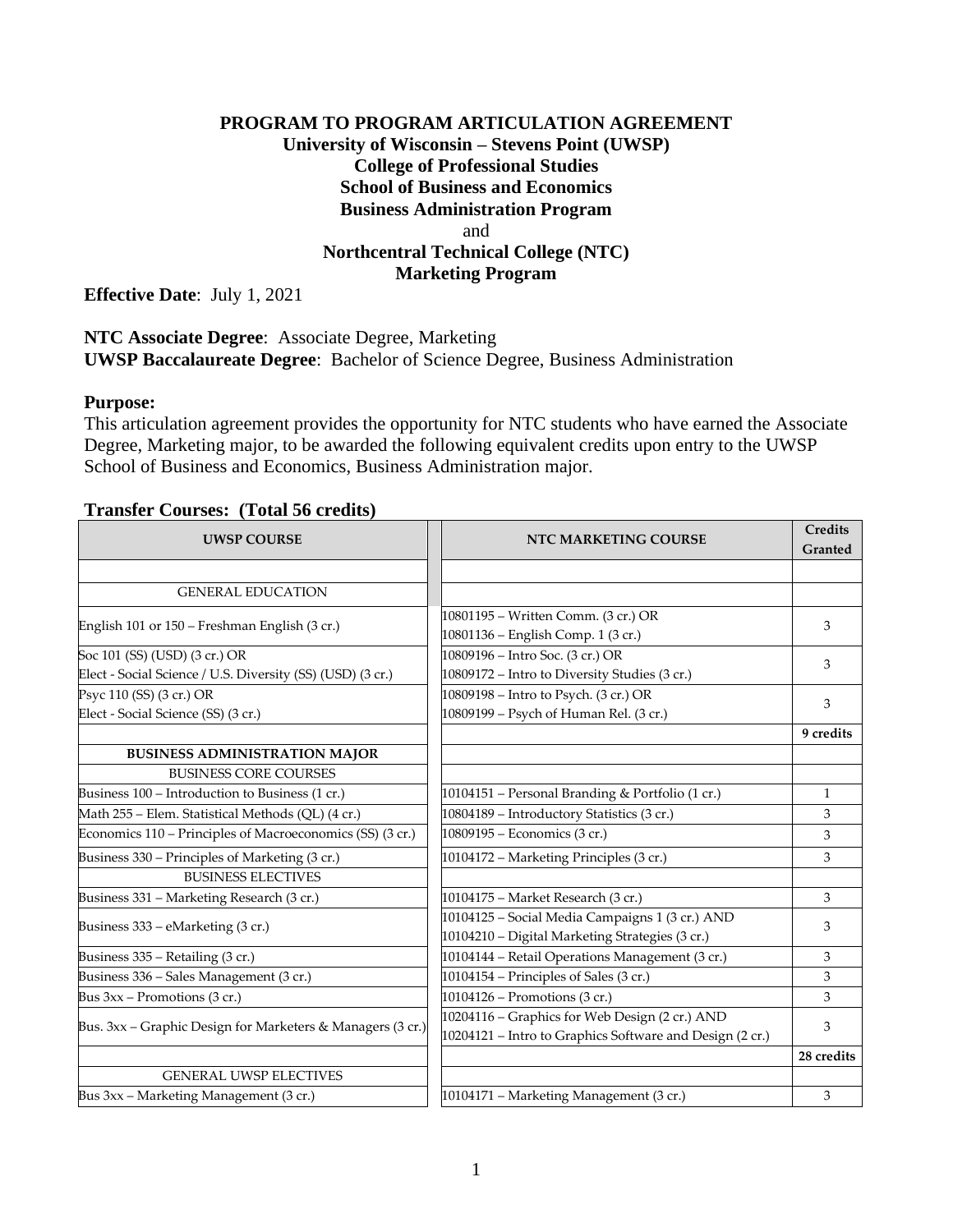| Bus 3xx - Advanced Sales (3 cr.)                         | 10104185 – Advanced Sales (3 cr.)                         | З          |
|----------------------------------------------------------|-----------------------------------------------------------|------------|
| Bus $2xx$ – Introduction to Mass Communication (3 cr.)   | 10801141 – Introduction to Mass Communication (3 cr.)     | 3          |
| Bus 2xx - Retailing and Merchandising Principles (2 cr.) | 10104208 – Retailing and Merchandising Principles (2 cr.) |            |
| Bus 2xx – Video for Social Media (2 cr.)                 | 10206160 - Video for Social Media (2 cr.)                 |            |
| Bus 2xx – Customer Service (2 cr.)                       | 10104103 - Customer Service (2 cr.)                       |            |
| Bus 2xx - Marketing Presentations (1 cr.)                | 10104184 - Marketing Presentations (1 cr.)                |            |
| Bus $1xx$ – Excel Level 1 (1 cr.)                        | 10103242 - Excel Level 1 (1 cr.)                          |            |
| Bus 1xx - Powerpoint Level 1 (1 cr.)                     | 10103241 - Powerpoint Level 1 (1 cr.)                     |            |
| Bus 1xx – Customer Relationship Management (1 cr.)       | 10104207 – Customer Relationship Management (1 cr.)       |            |
|                                                          |                                                           | 19 credits |
|                                                          |                                                           |            |
|                                                          | TOTAL TRANSFERRED CREDITS                                 | 56         |

#### **REQUIRED COURSES: (Total 71-77 credits)**

The following coursework will be required to obtain the Bachelor of Science in Business Administration:

| <b>UWSP REQUIREMENT</b>                              | <b>UWSP COURSE</b>                                    | Credits       |
|------------------------------------------------------|-------------------------------------------------------|---------------|
|                                                      |                                                       |               |
| <b>GENERAL EDUCATION</b>                             |                                                       |               |
| <b>Written Communication</b>                         | Engl 202 - Sophomore English                          | 3             |
| Oral Communication                                   | Comm 101 - Fundamentals of Oral Communication         | 3             |
| Wellness                                             | Choose from designated classes                        | $\mathbf{1}$  |
| Arts (ART)                                           | Choose from designated classes                        | 3             |
| Humanities (HU)                                      | Choose from designated classes                        | 3             |
| Historical Perspectives (HP)                         | Choose from designated classes                        | 3             |
| Natural Sciences (NS)                                | Choose from designated classes                        | 3             |
| Additional ART/HU/HP/NS                              | Choose from designated classes                        | 3             |
| Global Awareness (GA)                                | Can be satisfied with above classwork                 | $0 - 3$       |
| Environmental Responsibility (ER)                    | Can be satisfied with above classwork                 | $0 - 3$       |
|                                                      |                                                       |               |
|                                                      |                                                       | 22-28 credits |
| <b>BUSINESS ADMINISTRATION MAJOR</b>                 |                                                       |               |
| <b>BUSINESS CORE COURSES</b>                         |                                                       |               |
| Math for Social Sciences or Applied Calculus         | Math 109 or 111 <sup>*</sup>                          | 4             |
| Principles of Microeconomics (SS)                    | Econ 111                                              | 3             |
| Introduction to Financial Accounting                 | Acct 210                                              | 3             |
| Introduction to Managerial Accounting                | Acct 211                                              | 3             |
| Written Communication for the Business Professional  | <b>Bus 300</b>                                        | 3             |
| Oral Communication for the Business Professional     | Bus 301                                               | 3             |
| Organizational Behavior                              | <b>Bus 325</b>                                        | 3             |
| <b>Business Law and Ethics</b>                       | <b>Bus 340</b>                                        | 3             |
| Principles of Finance                                | <b>Bus 350</b>                                        | 3             |
| Principles of Production                             | Bus 360                                               | 3             |
| Management Information Systems                       | <b>Bus 370</b>                                        | 3             |
| Principles of Business Analytics                     | <b>Bus 380</b>                                        | 3             |
| Internship (EL)                                      | Bus 497                                               | 3             |
| Management Capstone                                  | <b>Bus 480</b>                                        | 3             |
| BUSINESS ADMINISTRATION ELECTIVES                    |                                                       |               |
| Choose from 200-400 level ACCT, BUS, or ECON courses | See course catalog and semester timetable for options | 3             |
| Choose from 200-400 level ACCT, BUS, or ECON courses | See course catalog and semester timetable for options | 3             |
|                                                      |                                                       | 49 credits    |